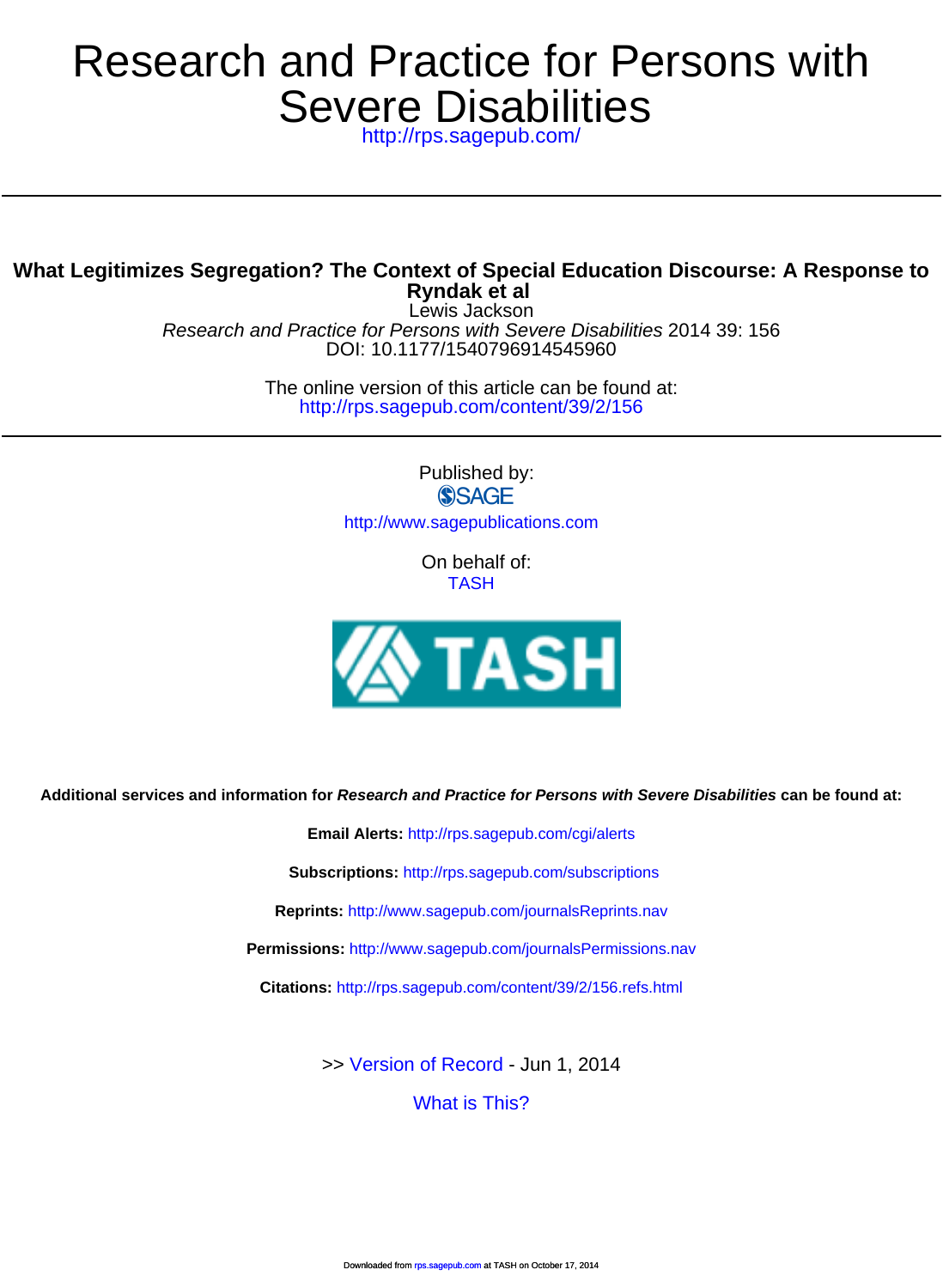# **What Legitimizes Segregation? The Context of Special Education Discourse: A Response to Ryndak et al.**

Research and Practice for Persons with Severe Disabilities 2014, Vol. 39(2) 156–160 © The Author(s) 2014 Reprints and permissions: sagepub.com/journalsPermissions.nav DOI: 10.1177/1540796914545960 rpsd.sagepub.com



# Lewis Jackson<sup>1</sup>

### **Abstract**

Ryndak and colleagues provide a strong case that progress toward more and better access to general education is not occurring for students with intellectual disabilities. This response to their paper begins by agreeing with their assessment of our current situation, then it offers one possible reason for this state of affairs: the discourse that occurs when special education teams are planning outcomes and instruction for these students discourages the use of grade-level curriculum and general education classrooms. Part of the problem is that the discourse preserves segregation through a planning terminology that is inconsistent with how all other students in a school are assessed and described. However, it is also argued that a major property of this discourse is a misguided emphasis on "functional skills," and that this emphasis contributes to our lack of progress in achieving access to general education curriculum and settings. A related argument is also made that the educational goal development process that typically occurs within special education discourse derives student outcomes from varied skill sources that, collectively, do not offer the structure and coherency of a real curriculum. This process, justified at least in part by interpretations of individualization, may also be impeding our movement toward greater alignment with general education for these students. A case is made for school districts establishing policies that require the use of grade-level general education curriculum with these students. Potential issues and concerns related to individualization, content standards, curriculum adaptation, and progress monitoring are discussed.

## **Keywords**

special education discourse, inclusive education, accessing general curriculum, individualualized educational programming, functional skills

In "Policy and the Impact on Placement, Involvement, and Progress in General Education: Critical Issues That Require Rectification," Ryndak and her colleagues (2014) argue that progress has largely come to a halt for students with intellectual disabilities in their movement toward increasingly less restrictive placements and practices. They assert that despite legal and research imperatives that could have significantly reduced self-contained placements if their implications had been enacted over the past decade, school systems have not changed with respect to how these students are educated either in terms of placement or in terms of curriculum. Their article scrutinizes and examines the policy landscape associated with schools, districts, and governmental entities in relation to least restrictive environment, progress in general curriculum, and assessment. Ryndak et al. conclude that policies governing educational placement and

1University of Northern Colorado, Greeley, USA

**Corresponding Author:**

Dr. Lewis Jackson, School of Special Education, University of Northern Colorado, Greeley, CO, 80639 USA.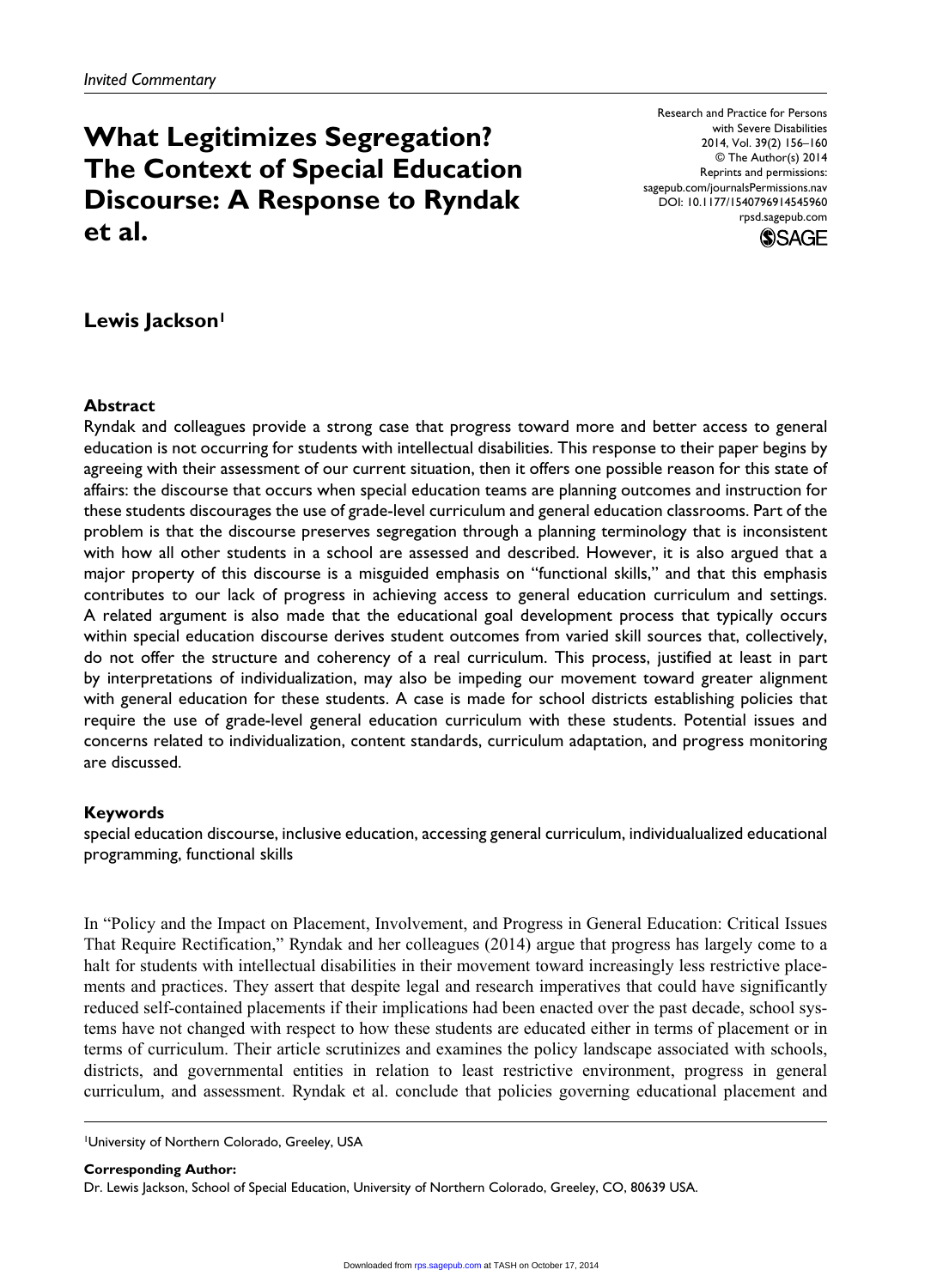practice should be revised or strengthened if we are to achieve the kinds of access to general education that can make a difference for these students.

I will start my discussion with a single caveat: There are individual teachers who practice educational inclusion everyday of their lives, often against incredible odds; and there are some schools and districts within our country that are making integrated education their standard, sometimes even given pressure from higher up to use more pullout and self-contained placements. Having said this, my assessment of our overall progress toward educating students with intellectual disabilities in more inclusive situations yields the same conclusion reached by these authors. I consider the situation to be quite bleak, and I assert, based on my observations in schools, that what students with intellectual disabilities typically receive does not constitute an "appropriate education" in any sense of the word.

Most likely, there are multiple and varied moderating and mediating factors determining what is happening today with these students. Nevertheless, we must first question our own practices: Is what we advocate and implement in our practices today, as evidenced in the planning and instruction of teachers, administrators, and related service providers, contributing to our lack of progress toward inclusion with students who have intellectual disabilities? As a way of responding to this question, I will consider in this article the content and implications of special education *discourse* in schools. More specifically, I will consider aspects of discourse that reflect and potentially influence how special educators make decisions about children's educational services and programs. I will then suggest that a "false logic" permeates this discourse, and this false logic relates to our widespread emphasis on functional skills. Finally, I will recommend that concerns raised by Ryndak et al. can be partially ameliorated by implementing policies in school districts that mandate grade-level general education curriculum, with adaptations when needed, as the only curriculum source to be used by Individualized Education Program (IEP) teams developing goals and objectives for students with intellectual disabilities.

# **Special Education Discourse in Schools**

Conversations and interactions across time in which teachers, administrators, parents, and related service providers collaborate, plan, and enact a program of activities (i.e., IEPs, placement, curriculum, and instruction) for students with intellectual disabilities can be described as *purposeful discourse*. In common with other forms of interpersonal discourse, it expresses the following properties: (a) an underlying "common ground" within the exchange that assures a shared understanding of the content, (b) an "accumulation process" in which participants construct knowledge during their interactions in ways that match the function of the exchange, and (c) "unilateral action" in which participants are encouraged to contribute to the exchange only in acceptable or "right" ways (Schaefer, 1992, p. 145). Purposeful discourse also reflects what has been called the *narrative of rhetoric*; that is, the use of language within discourse to "inform and persuade" others toward common ends and consensual understandings (McGuire, 1990, p. 222).

Special education service providers engaged in purposeful discourse may sometimes express the stance that it is all about the child, determining his or her real needs, and configuring a program that is fully individualized, independent of location of services. In my experience, this is often said in IEP meetings when parents express a desire for "more inclusion" for their child. However, the discourse eventually, and inevitably, assumes a character that reflects the true culture and attitudes of the school with regard to disability, and it mirrors the patterns of service provision that have a history of use with all other students with intellectual disabilities. If we were to examine the language of this discourse, expressions that we would hear when adults are referencing any and all individuals within this group of students include the following: (a) categories of disability that define special education eligibility (e.g., autism, severe disabilities), (b) the terminology of IEP planning (IEP team, educational program, annual meeting), (c) identified developmental and functional individualized, educational needs (e.g., communication goals, self-care goals, "speech"), (d) specific program placement recommendations (e.g., autism class, life skills), (e) recommended specialized instruction (Applied Behavior Analysis or ABA, one-to-one instruction, a list of adaptations and modifications), and last (f) general education options that are permissible (lunch, PE, hallways, Science), accompanied by words such as "appropriate" or "meaningful" inclusion. When contrasted with the language used to describe all other students who are *not* in special education (e.g., first grader; reader; in Ms. Smith's class), it can be seen that "separateness" and "differentness" are mirrored in this discourse. Purposeful discourse of this type will, of course, follow students with intellectual disabilities across their educational careers.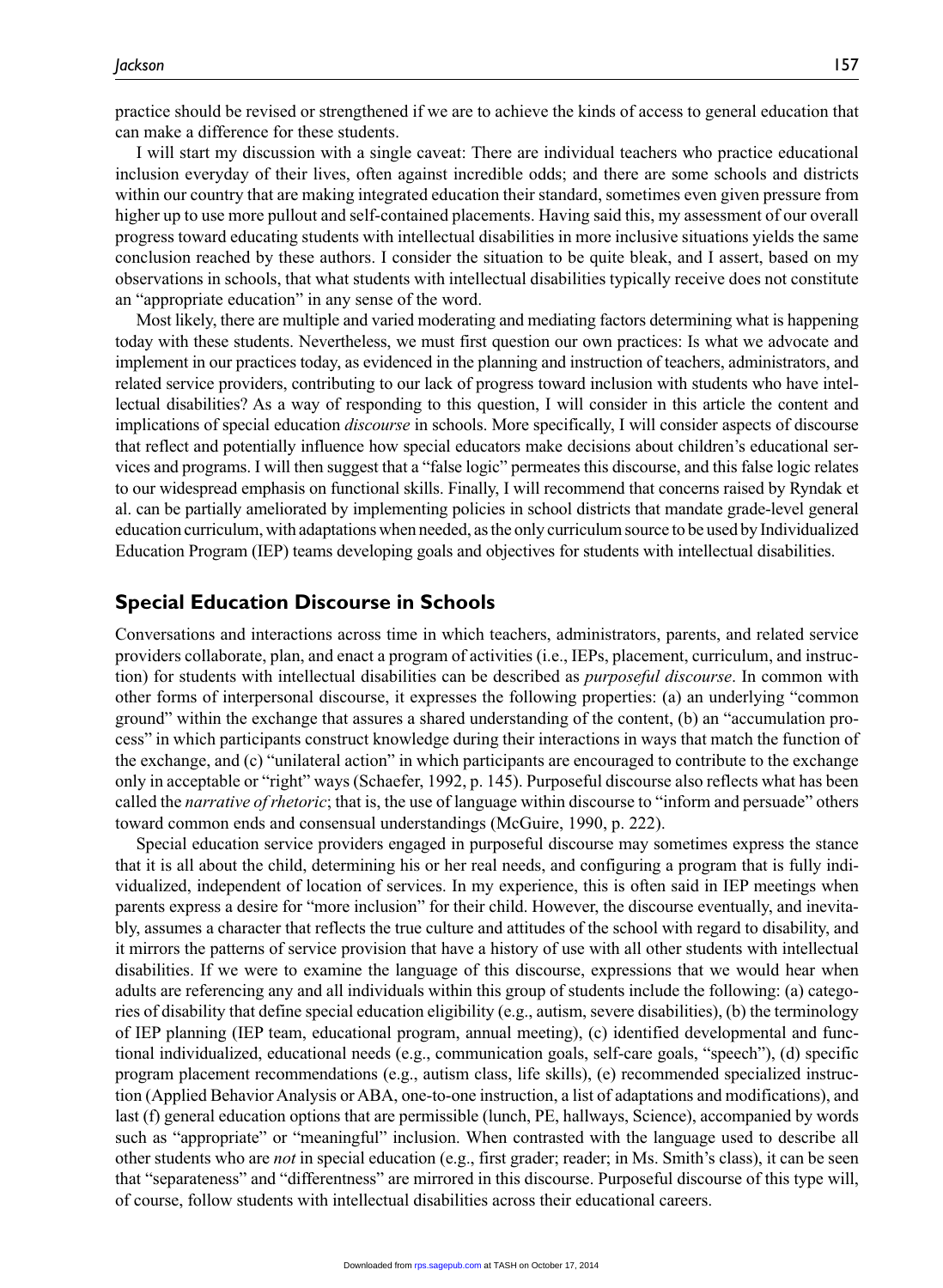I would propose that social exchanges associated with purposeful discourse do not just reflect but actually *promote* and *sustain* the program options that are provided to these students, by maintaining the team's focus on educational options that are familiar and acceptable as defined by this discourse. The implication is that the educational decision-making processes used by schools with these students are neither truly individualized nor do they focus on providing these students with the educational opportunities offered to other students. Instead, these processes operate in a self-preserving manner, narrowing educational opportunities to those in keeping with what has been legitimized by the discourse; that is, those opportunities that are consistent with the already established social and ecological boundaries of the program.

A concept that is operative within the purposeful discourse of special educators in many of these programs is the notion of *functional skills*, typically defined as those self-care and independent living skills that are needed for a student to be successful in the home and in the community, and within adult life in general. When selected as goals and objectives, these skills are drawn from outside the offerings of general education curriculum. It has been argued that appropriately and effectively teaching functional skills requires curriculum and instruction that run contrary to the academic emphasis of the general education classroom (Bouck, 2009).

The problem with the foregoing is that general education is, of itself, a functional educational process, in which students have both broad and particular opportunities for socialization, acculturation, and information acquisition related to their culture and society (Jackson, Ryndak, & Wehmeyer, 2008-2009). Equally important, the maturation and growth associated with these opportunities cannot be realized using the "intense," one-to-one instruction typically favored in special education classrooms. Rather, authentic maturation and growth is an evolving process, becoming more complex and more like the norms of adulthood as a product of a dynamic relationship between long-term exposure to a shared curriculum and the context of instruction represented by elementary, middle, and high school classrooms at grade level (Jackson et al., 2008-2009).

Hence, the logic behind emphasizing functional skills as the proper and best outcomes for students with intellectual disability is a "false logic," embedded within the persuasive appeals of special education discourse to maintain the dominance of this type of instruction and to bring others into agreement with it. It, in fact, projects a false picture of both the outcomes of the general education academic orientation and the benefits of the special education functional skills orientation.

The foregoing presents a troubling concern for those of us who are special educators: We have asserted to parents for many decades now a rationale that something better and more appropriate is achieved for students with intellectual disabilities by focusing on a particular and delimiting definition of "functional skills," and our actions are contributing to the large-scale denial for these students of the normalizing and functional experiences provided in general education. To make matters worse, there is no evidence that a better education is realized for these students when the emphasis is on isolated functional skills as opposed to what could be realized using general curriculum within K-12 classrooms (Ryndak, Jackson, & White, 2013).

# **Where Do We Go From Here?**

In my work with special education teachers who educate students who have intellectual disabilities, I have noted an odd dilemma that they experience when writing IEP goals. Unlike, say, a first-grade or high school teacher, special education teachers must come up with goals and objectives for students not from a unified curriculum but rather from multiple curriculum and non-curriculum sources. These may include specialized curriculum for basic skills (e.g., reading); special education "expanded" state standards that sometimes bear little resemblance to grade-level curriculum; their own experiences as teachers; parents' wishes for their children; social, behavioral, and academic initiatives in their schools; observed gaps in adaptive skills; developmental assessments from other professionals (e.g., occupational therapy); and even, simply, what they like teaching as part of their program.

The foregoing can be viewed positively as what makes "individualization" possible, because it opens up a wide range of outcome possibilities to choose from. However, the other side of the coin is that it involves picking and choosing from something that approaches the character of an ill-defined list and not from a skill set that has a defined scope and sequence. The question that can be raised here is whether individualization, as accomplished by this process, is any better of a way to define outcomes than using the unified school curriculum, the latter at least bearing an apparent relationship with the educational standards of the area. When one considers how the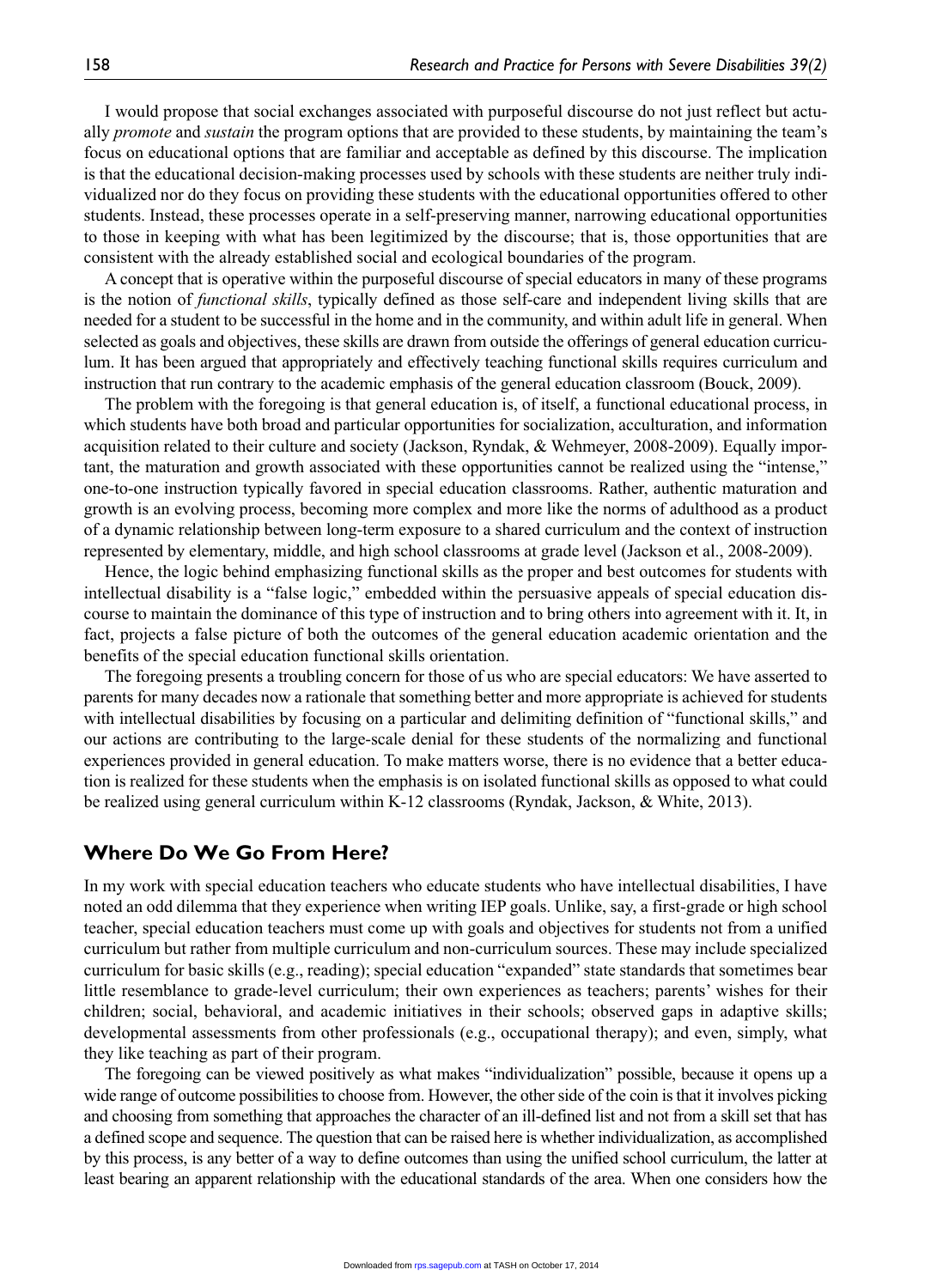purposeful discourse of the special education team plays out when choosing educational outcomes, the prediction would be that individualization is no better served, because goals and objectives would tend to regress toward the mean of the program. Moreover, the discourse processes of the service providers would tend to discourage consideration of goals related to age-level general education curriculum, because these require language and concepts that are at odds with the language and conceptual boundaries of the discourse.

The issue of establishing and setting expectations based on a single curriculum versus multiple curriculum and non-curriculum sources can be framed as a policy issue. In my opinion, districts need to move quickly toward viewing grade-level general curriculum as *the* curriculum source for all students, and districts should begin mandating that other instructional outcomes (e.g., using a communication device, following an activity schedule, independent mobility) be framed not as IEP goals but instead as supports and adaptations that assist students in accessing general education curriculum. When general education curriculum is the established curriculum for all students, the fundamental question that must be asked by IEP teams would change in ways that could enhance inclusive placements: "How can we better teach and test general education curriculum knowledge," instead of, "How do we make a determination whether grade-level general education curriculum is appropriate or not."

A concern that can be raised with the foregoing is that such a policy elevates the influence of a single curriculum and lowers that of IEP teams in the task of choosing learning expectations for students. However, one should ask, has giving this kind of authority and power to IEP teams benefitted students with intellectual disabilities in today's climate of standards-based testing? I think not. If anything, the team's power to override grade-level curriculum has likely contributed to the decline of inclusion in schools that is described by Ryndak et al. (2014). Of course, a related concern is whether the courts, given what is expected of IEP teams by the Individuals With Disabilities Act (IDEA), would overturn a single curriculum policy if legally challenged. I can only respond to this by noting that IDEA also favors general education curriculum and classes, and that a unified curriculum does not prevent individualization or interdisciplinary teaming. It only gives direction to both.

A final concern about district policy mandating the use of K-12 curriculum for all children is, "How does this impact standards-based assessment results, especially alternate assessment results?" I note first that if alternate assessments are really assessing the same standards as the regular tests, then results could improve for these students because of the increased focus on general education curriculum and because there could be a greater reliance on qualified instruction from general education teachers. At the same time, issues in the alignment between instruction and alternate testing might need to be further examined. This concern, of course, exists for all children who participate in standards-based testing; that is, concern for the alignment between what is taught and what is tested. However, in my view, this research should not simply examine whether what is taught aligns with what is tested. Rather, it should examine instead how the results of two assessments, standards-based/alternate testing and adapted (modified or accommodated) measurement of what is being taught, align with each other, and a third source of information. This third source could include post-school success indicators (McDonnell, Hunt, Jackson, & Ryndak, 2013) and self-determination measures (Hughes, Cosgriff, Agran, & Washington, 2013).

# **Conclusion**

Ryndak and her colleagues have raised valid concerns about backsliding with respect to less restrictive placements, access to general curriculum, and alternate assessment testing. There is obviously no simple solution, but one approach is for those of us in special education to reflect more thoughtfully about our discourse processes when engaged in educational planning with these students, and consider whether what we have advocated in the past regarding functional skills actually benefits students with intellectual disabilities. I have argued that our advocacy on this account is not only part of the problem but is actually a questionable practice in and of itself. I note in closing that evidence-based practice research showing that functional skills can be effectively taught (Alwell & Cobb, 2009) does not validate these skills as outcomes for students in the K-12 period of life; it only shows that these students can learn them.

Ryndak and her colleagues argue that district and state policies need to be more assertive in assuring access to general curriculum. I suggest that one way we might achieve this, and realize more inclusive placements as